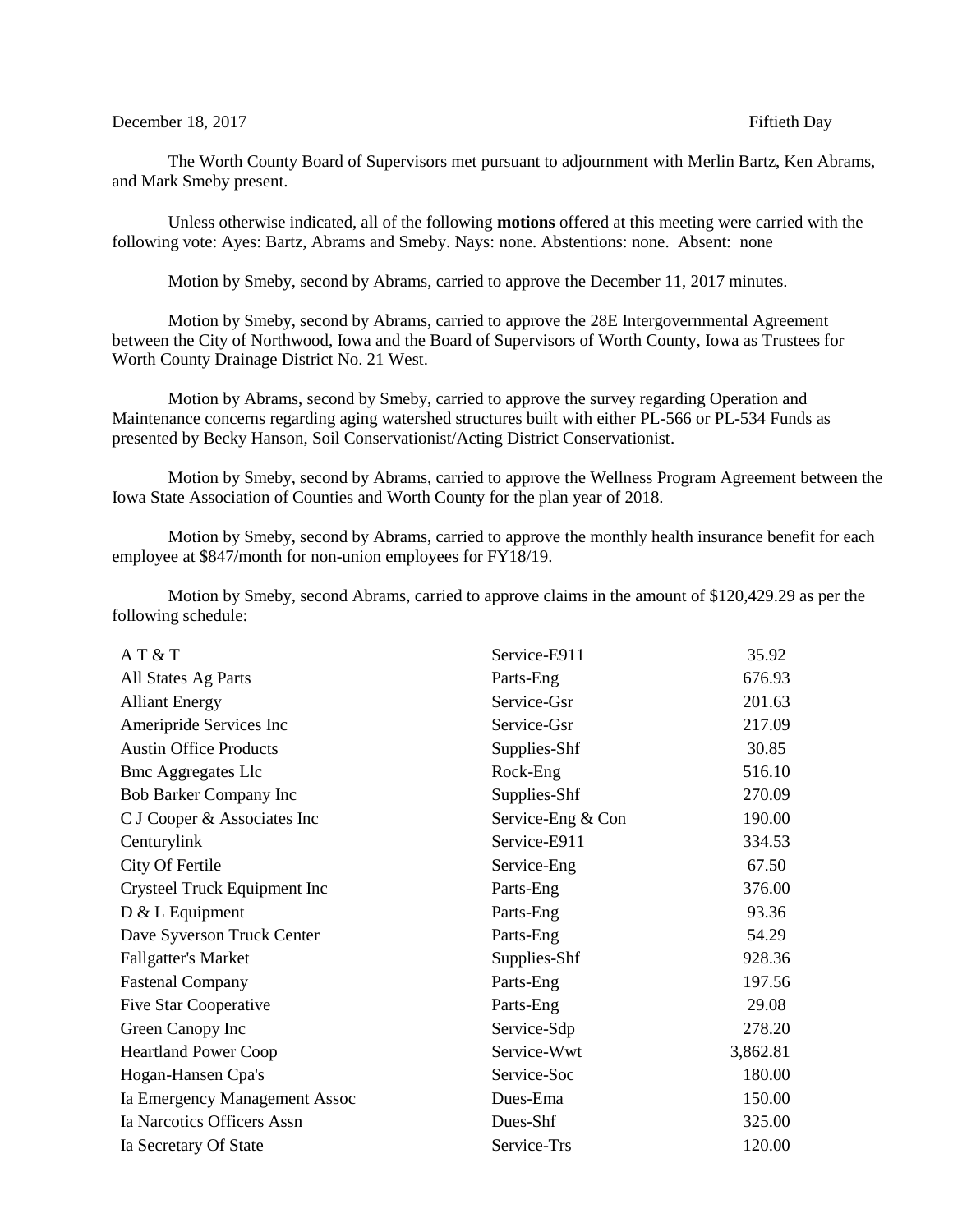| Iaccbe                             | Edu-Con                | 460.00     |
|------------------------------------|------------------------|------------|
| Isac Group Health                  | <b>Health Ins Prem</b> | 67,213.00  |
| Kibble Equipment Llc               | Parts-Eng              | 133.33     |
| Kimberly Anderson                  | Mileage-Trs            | 141.00     |
| Kirschbaum Elec & Plumbing         | Project-Con            | 24,878.21  |
| <b>Knudtson Automotive Service</b> | Service-Shf            | 1,690.15   |
| <b>Lawson Products Inc</b>         | Parts-Eng              | 479.72     |
| Mail Services Llc                  | Service-Trs            | 393.82     |
| Marco Technologies Llc             | Service-Dap            | 50.52      |
| Mark Smeby                         | Reimb-Sup              | 154.00     |
| <b>Merlin Bartz</b>                | Reimb-Sup              | 1,054.53   |
| Mike Bode                          | Reimb Fuel-Eng         | 15.00      |
| Napa Auto Parts                    | Parts-Eng              | 22.96      |
| Niacog                             | Service-Tra            | 2,385.19   |
| Northwood True Value               | Supplies-Con           | 123.67     |
| Paetec                             | Service-Eng            | 14.27      |
| Pitney Bowes Global                | Service-Dap            | 352.68     |
| <b>Reinhart Food Service Llc</b>   | Supplies-Shf           | 532.95     |
| Spray-Land Usa                     | Parts-Eng              | 70.00      |
| <b>Staples Credit Plan</b>         | Supplies-Ema           | 43.96      |
| <b>Staples Credit Plan</b>         | Supplies-Phd           | 61.17      |
| <b>State Hygienic Laboratory</b>   | Service-San            | 115.00     |
| <b>Tim Tuttle</b>                  | Reimb-Eng              | 42.75      |
| Ver Helst Snyder Drug              | Supplies-Shf           | 211.40     |
| <b>Verizon Wireless</b>            | Service-Eng            | 511.94     |
| Visa                               | Supplies-Shf           | 1,662.36   |
| Watson & Ryan Plc                  | Service-Asr            | 1,020.30   |
| <b>Worth County</b>                | <b>Health Ins Prem</b> | 762.00     |
| Worth County Engineer              | Fuel-Shf               | 6,570.59   |
| Worth County Extension             | Edu-Con                | 70.00      |
| Worth County Sheriff               | Service-Chm            | 53.54      |
| Ziegler Inc                        | Parts-Eng              | 3.98       |
|                                    | <b>Grand Total</b>     | 120,429.29 |

Motion by Smeby, second Abrams, carried to approve the drainage claims in the amount of \$17,896.56 per the following schedule:

| Donald Anderson        | DD#13 Open Main | \$50.00     |
|------------------------|-----------------|-------------|
| Mark Cottrell          | DD #5 Main      | \$200.00    |
| Bolton & Menk Inc.     | DD#21 West Main | \$5,167.50  |
| Northwood Anchor       | DD#21 West Main | \$243.56    |
| Bolton & Menk, Inc.    | DD #23          | \$7,750.00  |
| Goodwin Law Office, PC | DD#23           | \$4,485.50  |
|                        |                 | \$17,896.56 |

Motion by Smeby, second by Abrams, carried to approve the sheriff's monthly report.